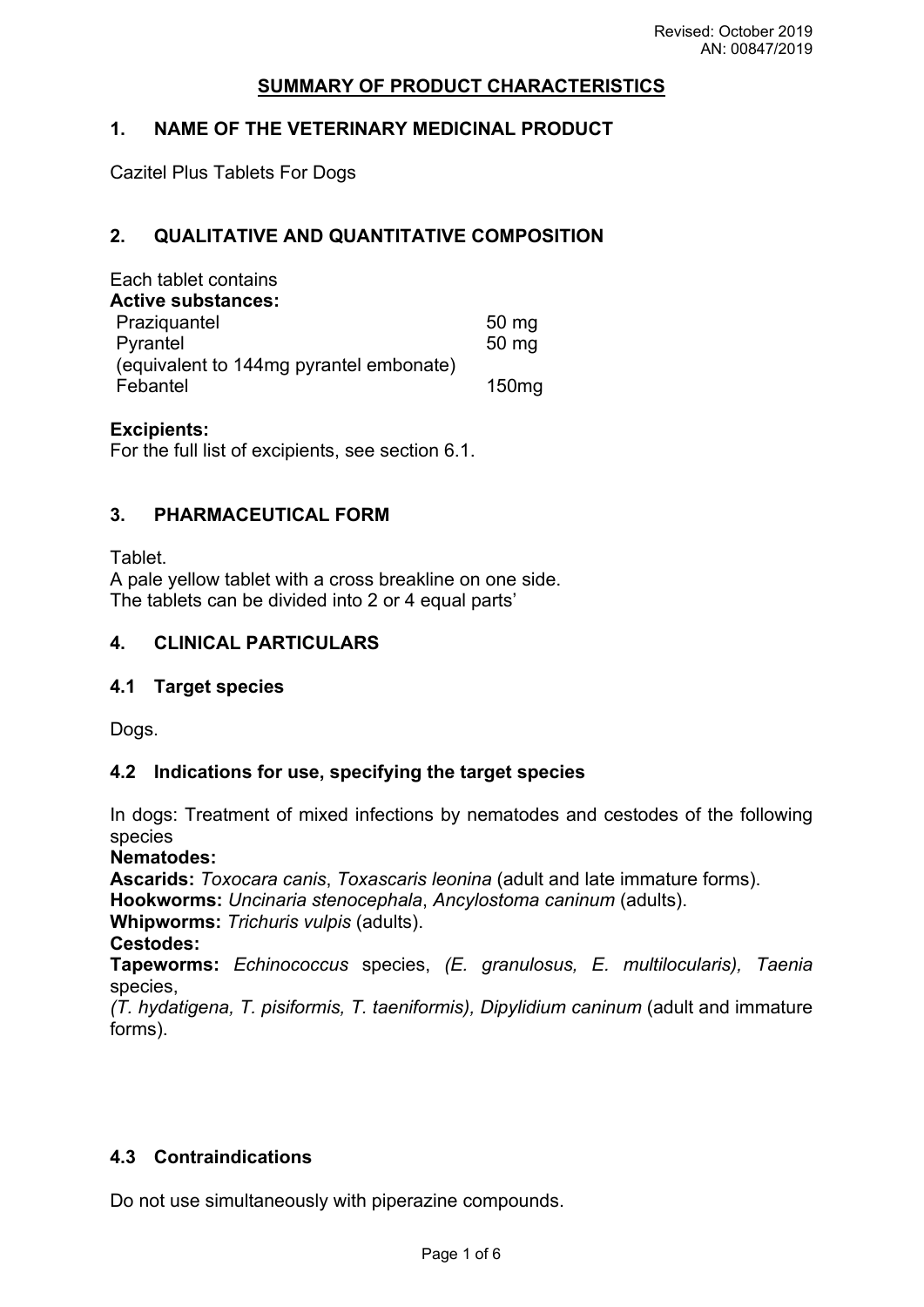Do not use in animals with a known sensitivity to the active ingredients or to any of the excipients.

## **4.4 Special warnings for each target species**

Fleas serve as intermediate hosts for one common type of tapeworm – *Dipylidium caninum*. Tapeworm infestation is certain to reoccur unless control of intermediate hosts such as fleas, mice, etc. is undertaken.

Tapeworm infestation is unlikely in pups less than 6 weeks of age.

Parasite resistance to any particular class of anthelmintic may develop following frequent, repeated use of an anthelmintic of that class.

#### **4.5 Special precautions for use**

## **Special precautions for use in animals**

None.

#### **Special precautions to be taken by the person administering the veterinary medicinal product to animals**

In case of accidental ingestion, seek medical advice and show the package leaflet to the physician.

In the interests of good hygiene, persons administering the tablets directly to the dog, or by adding them to the dog's food, should wash their hands afterwards.

Echinococcosis represents a hazard for humans. As echinococcosis is a notifiable disease to the World Organisation for Animal Health (OIE), specific guidelines on the treatment and follow-up, and on the safeguard of persons, need to be obtained from the relevant competent authority.

#### **4.6 Adverse reactions (frequency and seriousness)**

In very rare cases, gastrointestinal disorders (diarrhoea, emesis) have been observed.

#### **4.7 Use during pregnancy, lactation or lay**

Teratogenic effects attributed to high doses of febantel have been reported in sheep and rats. No studies have been performed in dogs during early pregnancy. Use of the product during pregnancy should be in accordance with a benefit risk assessment by the responsible veterinarian. It is recommended that the product is not used in dogs during the first 4 weeks of pregnancy. Do not exceed the stated dose when treating pregnant bitches.

#### **4.8 Interaction with other medicinal products and other forms of interaction**

Do not use simultaneously with piperazine compounds as the anthelmintic effects of pyrantel and piperazine may be antagonized.

Concurrent use with other cholinergic compounds can lead to toxicity.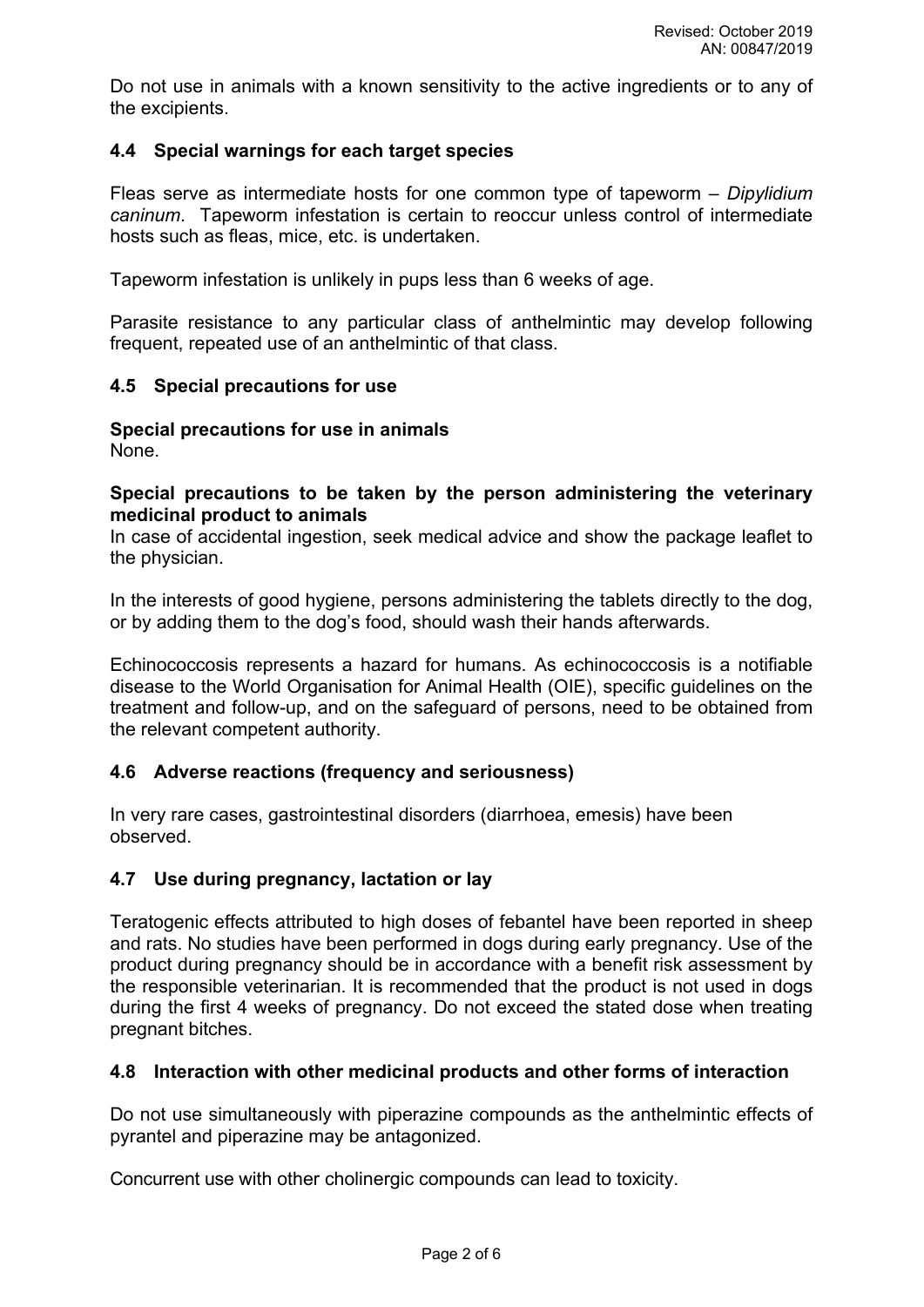#### **4.9 Amounts to be administered and administration route**

Single dose: For oral administration only.

To ensure administration of a correct dose, body weight should be determined as accurately as possible.

The recommended dose rates are: 15mg/kg bodyweight febantel, 5 mg/kg pyrantel (equivalent to 14.4 mg/kg pyrantel embonate) and 5 mg/kg praziquantel. This is equivalent to 1 tablet per 10 kg (22 lbs) bodyweight.

The tablets can be given directly to the dog or disguised in food. No starvation is needed before or after treatment.

The advice of a veterinarian should be sought regarding the need for and the frequency of repeat administration.

#### **4.10 Overdose (symptoms, emergency procedures, antidotes), if necessary**

The combination of praziquantel, pyrantel embonate and febantel is well tolerated in dogs. In safety studies, a single dose of 5 times the recommended dose or greater gave rise to occasional vomiting.

#### **4.11 Withdrawal Period(s)**

Not applicable.

#### **5. PHARMACOLOGICAL PROPERTIES**

Pharmacotherapeutic group: Anthelmintic, praziquantel combinations. ATC vet code: QP52AA51

#### **5.1 Pharmacodynamic properties**

This product contains anthelmintics active against gastrointestinal roundworms and tapeworms.

The product contains three active substances, as follows:

- **1.** Febantel, a probenzimidazole
- **2.** Pyrantel embonate (pamoate), a tetrahydropyrimidine derivative
- **3.** Praziquantel, a partially hydrogenated pyrazinoisoquinoline derivative

In this fixed combination, pyrantel and febantel act against all relevant nematodes (ascarids, hookworms, and whipworms) in dogs. In particular, the activity spectrum covers *Toxocara canis*, *Toxascaris leonina*, *Uncinaria stenocephala*, *Ancylostoma caninum* and *Trichuris vulpis*.

This combination shows synergistic activity in the case of hookworms and febantel is effective against *T. vulpis*.

The spectrum of activity of praziquantel covers all important cestode species in dogs, in particular *Taenia* spp., *Dipylidium caninum*, *Echinococcus granulosus* and *Echinococcus multilocularis*. Praziquantel acts against all adult and immature forms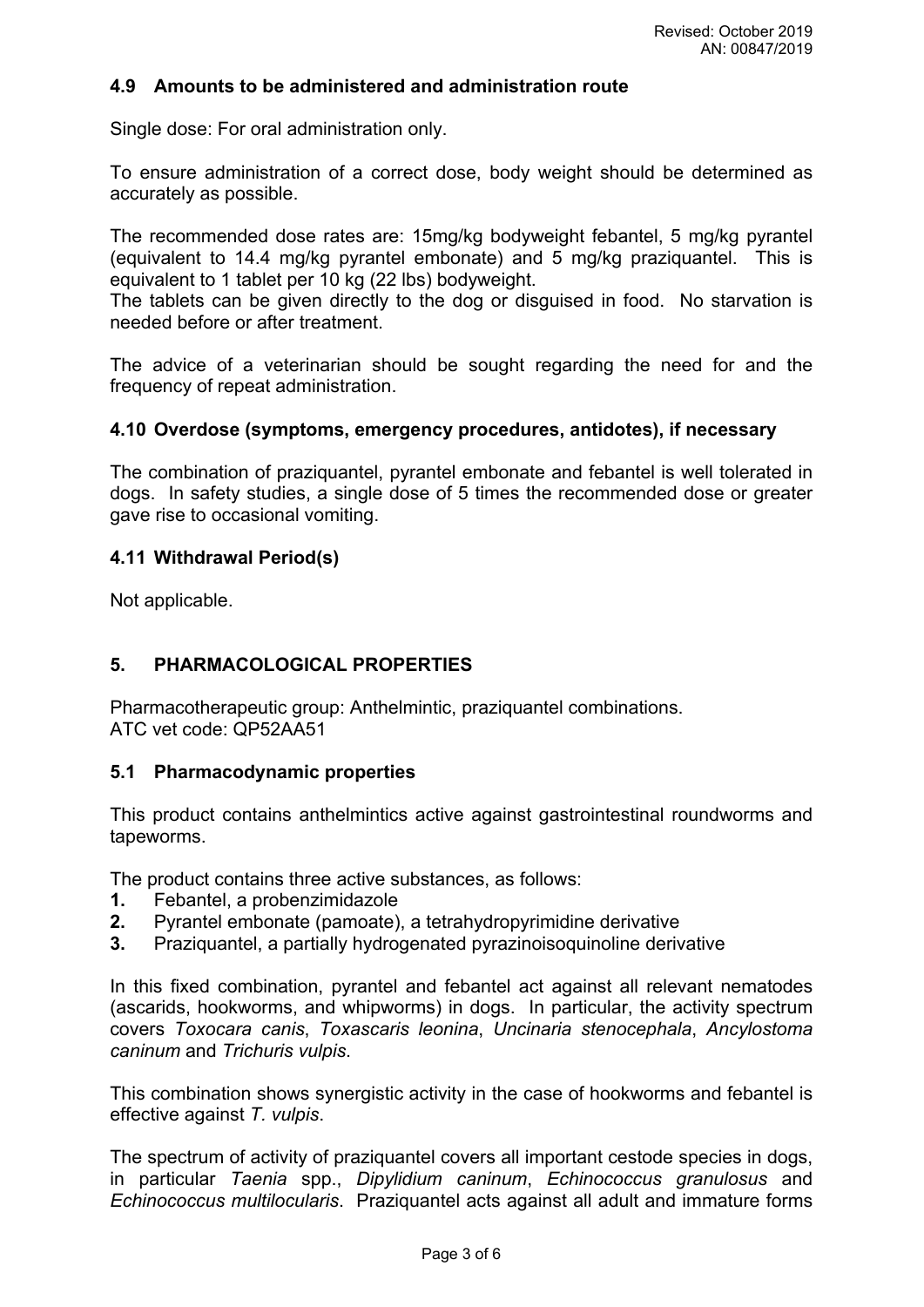of these parasites.

Praziquantel is very rapidly absorbed through the parasite's surface and distributed throughout the parasite. Both in vitro and in vivo studies have shown that praziquantel causes severe damage to the parasite integument, resulting in the contraction and paralysis of the parasites. There is an almost instantaneous tetanic contraction of the parasite musculature and a rapid vacuolization of the syncytial tegument. This rapid contraction has been explained by changes in divalent cation fluxes, especially calcium.

Pyrantel acts as a cholinergic agonist. Its mode of action is to stimulate nicotinic cholinergic receptors of the parasite, induce spastic paralysis of the nematodes and thereby allow removal from the gastrointestinal system by peristalsis.

Within the mammalian system, febantel undergoes ring closure, forming fenbendazole and oxfendazole. It is these chemical entities which exert the anthelmintic effect by inhibition of tubulin polymerisation. Formation of microtubules is thereby prevented, resulting in disruption of structures vital to the normal functioning of the helminth. Glucose uptake in particular is affected, leading to a depletion in cell ATP. The parasite dies upon exhaustion of its energy reserves, which occurs 2 – 3 days later.

## **5.2 Pharmacokinetic particulars**

Perorally administered praziquantel is absorbed almost completely from the intestinal tract. After absorption, the drug is distributed to all organs. Praziquantel is metabolized into inactive forms in the liver and secreted in bile. It is excreted within 24 hours to more than 95% of the administered dosage. Only traces of non-metabolised praziquantel are excreted.

Following administration of the product to dogs, peak plasma concentrations of praziquantel were achieved by approximately 2.5 hours.

The pamoate salt of pyrantel has low aqueous solubility, an attribute that reduces absorption from the gut and allows the drug to reach and be effective against parasites in the large intestine. Following absorption, pyrantel pamoate is quickly and almost completely metabolized into inactive metabolites that are excreted rapidly in the urine.

Febantel is absorbed relatively rapidly and metabolized to a number of metabolites including fenbendazole and oxfendazole, which have anthelmintic activity".

Following administration of the product to dogs, peak plasma concentrations of fenbendazole and oxfendazole were achieved by approximately 7-9 hours.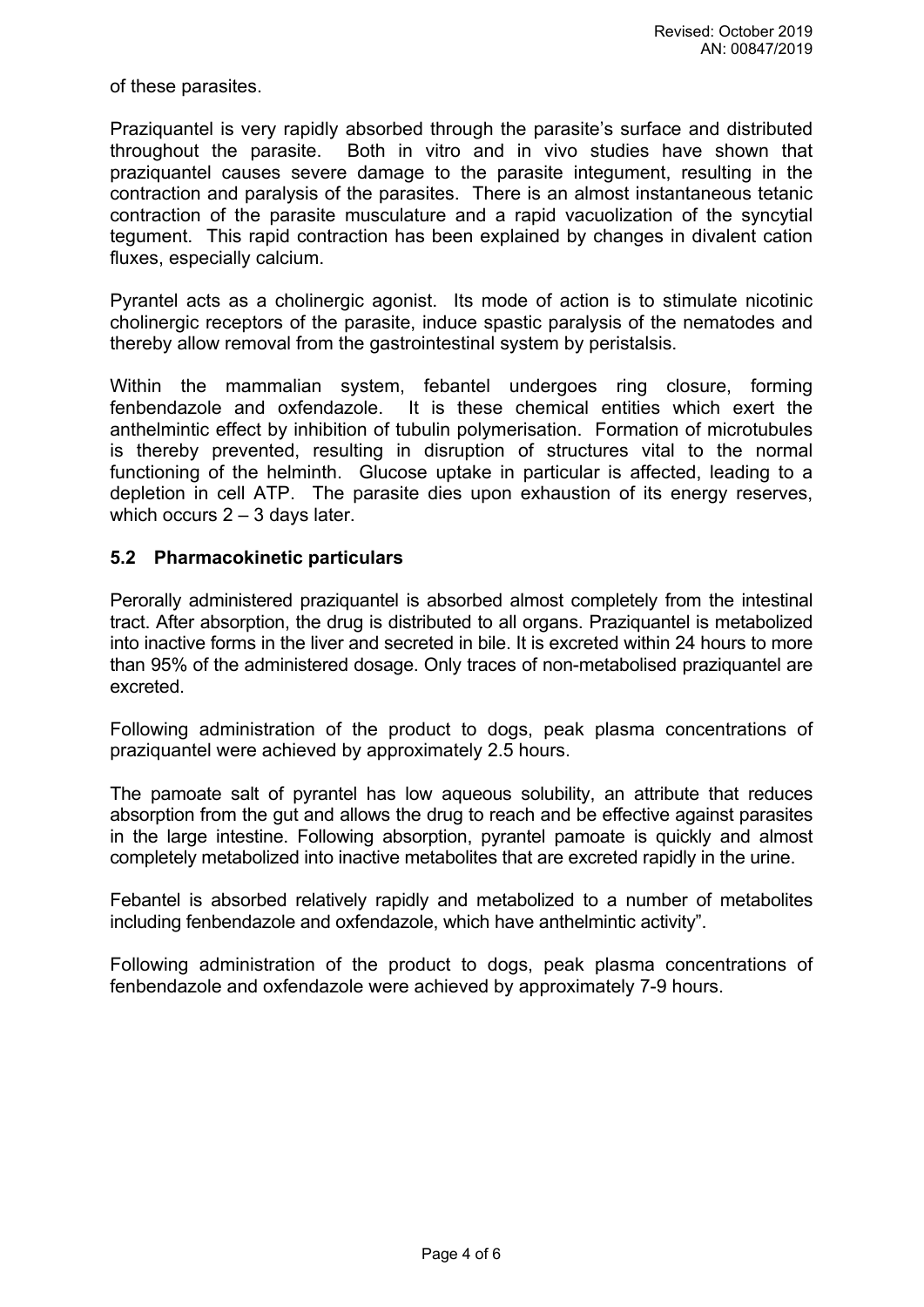# **6. PHARMACEUTICAL PARTICULARS**

## **6.1 List of excipients**

Lactose monohydrate Microcrystalline cellulose Magnesium stearate Colloidal anhydrous silica Croscarmellose sodium Sodium laurilsulfate Pork flavour

## **6.2 Major Incompatibilities**

Not applicable

# **6.3 Shelf life of the veterinary medicinal product as packaged for sale**

Shelf life of the veterinary medicinal product as packaged for sale: 5 years Discard any unused divided tablets immediately.

## **6.4 Special precautions for storage**

This veterinary medicinal product does not require any special storage conditions

## **6.5 Nature and composition of immediate packaging**

The product is presented in either:

Individual strips composed of aluminium foil 30 µm/30 gsm extruded polythene, containing 2, 4, 6, 8, 10, 12, 14, 16, 18 or 20 tablets.

or

Individual blisters composed of 45 µm, soft temper aluminium foil and 25 µm hard temper aluminium foil, containing 2 or 8 tablets.

The strips or blisters are packed into cartons containing either 2,4, 6, 8, 10, 12, 14, 16, 18, 20, 24, 28, 30, 32, 36, 40, 42, 44, 48, 50, 52, 56, 60, 70, 80, 84, 90, 98, 100, 104, 106, 120, 140, 150, 180, 200, 204, 206, 250, 280, 300, 500 or 1000 tablets.

Not all pack sizes may be marketed.

## **6.6 Special precautions for the disposal of unused veterinary medicinal product or waste materials**

Any unused veterinary medicinal product or waste materials derived from such veterinary medicinal product should be disposed of in accordance with local requirements.